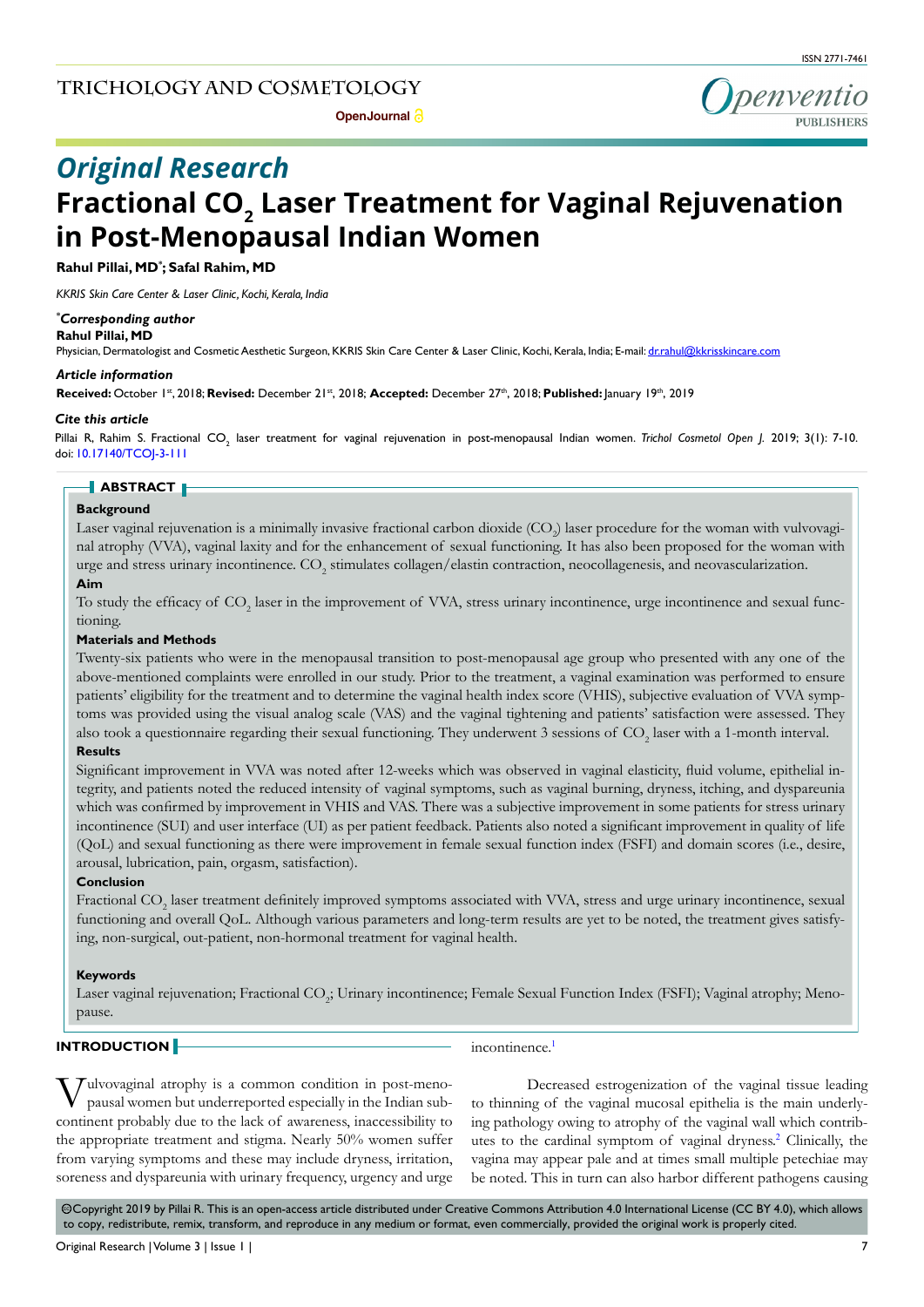recurrent urinary tract infections. The decline in genital and sexual health can be quite detrimental and adversely affect the quality of life  $(QoL).$ <sup>[3](#page-3-2)</sup>

Current therapeutic approaches include topical treatments and hormones. Non-hormonal therapies which include vaginal moisturizers and lubricants provide relief for mild symptoms, while estrogen therapy is the most effective treatment for moderate to severe symptoms. They have to be used regularly for long-term to achieve desirable effects.<sup>[4](#page-3-3)</sup> However, endometrial safety has not been studied in long-term clinical studies, and there are insufficient data to confirm the safety of local estrogen in women with breast cancer.<sup>[5](#page-3-4)</sup> Hormone replacement therapies are also tried which has poor patient compliance and many of the times not that effective.<sup>[6](#page-3-5)</sup> Surgeries are performed by gynaecologists and plastic surgeons on to the pelvic floor but not every patient may be suitable consider-ing post-operative complications and downtime.<sup>[6](#page-3-5)</sup> Hence the choice of therapy remains controversial as it is mainly based on the severity of symptoms, safety and ultimately, patient preference.[4](#page-3-3)

The recent innovation of energy based devices has brought in a whole new array of treatment modalities with more promising results. Among these devices, fractional carbon dioxide  $({\rm CO}_2)$  laser has gathered a lot of attention due to its far superior ability to demonstrate significant improvement in vulvovaginal atrophy (VVA) patients. It has the advantage of being non-invasive with minimal or no down time, painless and has a better outcome.<sup>[7](#page-3-6)</sup>

Laser  $\mathrm{CO}_2$  which has already gained popularity in dermatologic and esthetic surgery uses a wavelength (10,600 Hz) having high water absorption which could ablate and coagulate vaginal and vulvar tissues. This stimulates neocollagenesis, and neovascularization and thus improves vaginal lubrication by revitalizing and restoring the elasticity and hydration of the female lower genital tract mucosa.<sup>[8](#page-3-7)</sup>

There have been no published trials on Indian women so far with respects to the use of fractional  $CO<sub>2</sub>$  laser in improving VVA symptoms. This study investigated the effects of fractional  $\mathrm{CO}_2$  laser in post-menopausal women treated by resurfacing and coagulation of the vaginal canal tissues and mucosal tissues of the introitus.

#### **METHODS**

#### **Study Design**

This prospective study was conducted at our outpatient clinic. Study participants included 20 post-menopausal women presenting to the clinic with symptoms of VVA (vaginal dryness, irritation, soreness, or dyspareunia associated with this condition), stress or urge urinary incontinence. Patients with history of previous vaginal reconstructive surgery or treatment for vaginal tightening within the past 12 months, acute or recurrent urinary tract infections, active genital infections, hormonal imbalance or any serious conditions which could impair compliance were excluded from the study. Prior to treatment a vaginal examination was done to ensure

eligibility and determine the vaginal health index score (VHIS) performed at all visits

#### **Study Protocol**

All eligible patients received fractional  $\mathrm{CO}_2$  treatments (Lumenis FemTouch TM) intravaginally using the specific vaginal hand piece. Treatment of the vaginal canal was performed using the square pattern and deep mode with the internal handpiece, fractional density of 5-15% and energy level of 7.5-12.5 mJ. The speculum cage was introduced into the introitus, and the handpiece was inserted to the interior edge of the treatment site (up to 11 cm in the vaginal canal). Several drops of baby oil were used for more comfortable insertion into the introitus. The handpiece was positioned with contact to the vaginal wall and pulses were applied at each 1 cm marking and then retracted, until a 4-5 cm depth. The handpiece was rotated 45°-90° to ensure all areas were treated uniformly (Figure 1).



Subjects received three treatments at 1-month interval. The procedure was performed in the outpatient clinic and did not require analgesia/anesthesia. Patients were recommended to avoid coital sexual activity and tampon use for at least 7-days after treatment.

The objective of the study was to study the efficacy of CO<sub>2</sub> laser in the improvement of vulvovaginal atrophy, stress urinary incontinence, urge incontinence, vaginal laxity and sexual functioning.

#### **Data Assessment**

Vaginal health index score (VHIS) was determined at all visits. Subjective evaluation of VVA symptoms were assessed using the visual analog scale (VAS) at all visits. Sexual functioning was evaluated using the female sexual function index (FSFI) questionnaire.Urinary Incontinence was evaluated using the Incontinence- QoL (I-QoL) questionnaire. Differences between baseline and follow-up VHI scores were analyzed with Wilcoxon signed-rank test for paired data. Statistical significance was set at  $p<0.05$ .

#### **RESULTS**

The study included 20 post-menopausal women (mean age 56±7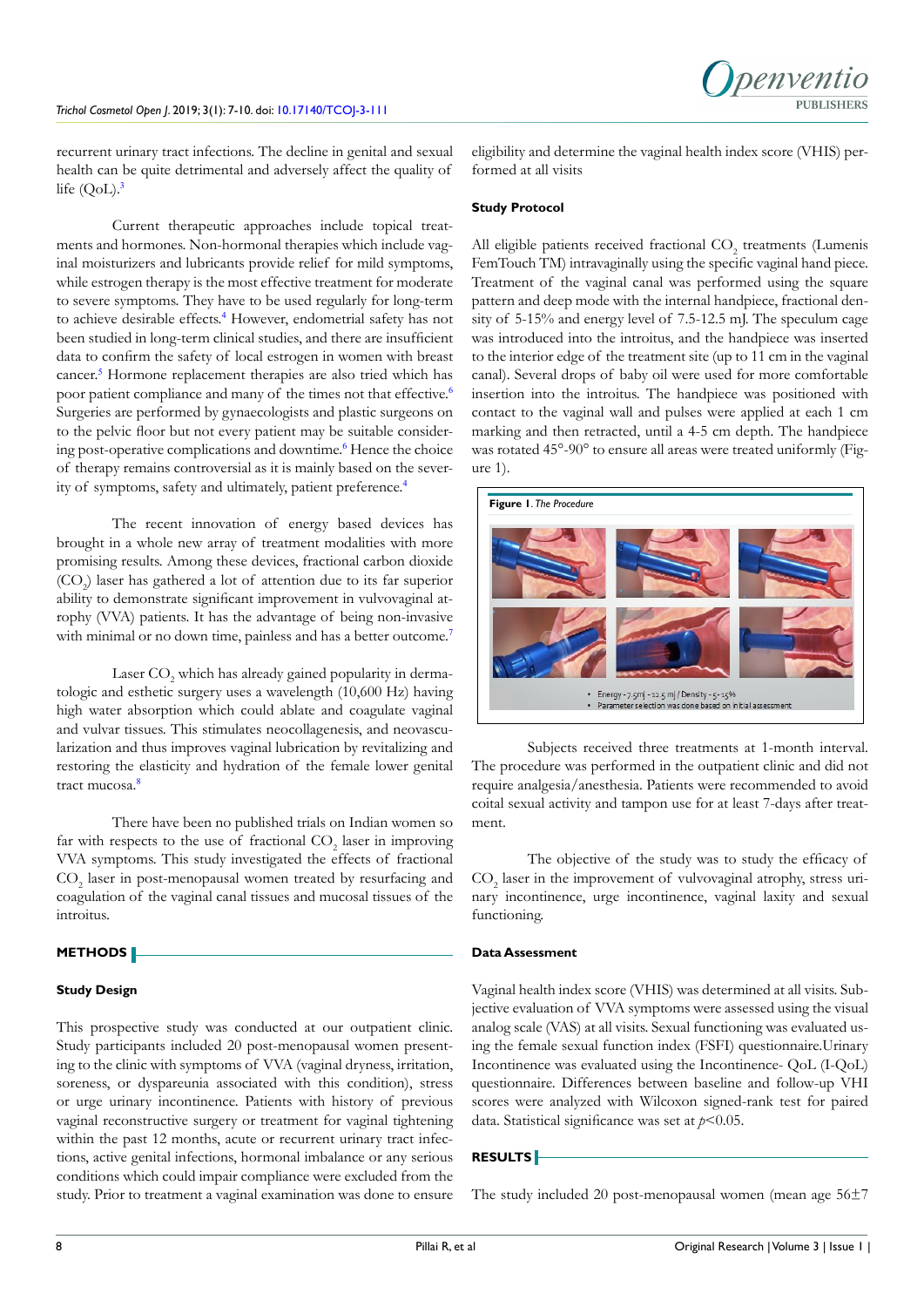

years) treated at three sessions with fractional  $\mathrm{CO}_2$  laser. Patients were assessed following each treatment and at the 1-month followup after the final treatment.

# **Vaginal Health Index Score**

At baseline, the mean VHI score in the peri-menopausal study population was 15.1±1.6 (range 15-18). Vaginal health improved significantly with successive treatments with a mean improvement of 4.8 points in the VHI at 1-month follow-up post third treatment. All the patients showed a statistically significant increase in the VHI score  $(p< 0.05$ , Wilcoxon signed-rank test for paired data) with a mean score of  $24.0 \pm 2.1$  (range 22-26) (Figure 2).



**Visual Analog Scale Scoring of Visual Analog Scale Symptoms**

There was improvement noted in all symptoms when compared to baseline with symptoms like dyspareunia, dryness and vaginal burning showing significant improvement. Ninety-four percent of patients showed remarkable improvement in dyspareunia after the third session of treatment and continued to improve even on 1 month follow-up. Ninety-one percent showed significant improvement in vaginal dryness after the third session and 88% showed improvement in vaginal burning sensation. Other symptoms like dysuria and vaginal itching also seem to have improved (Figure 3).



# **Female Sexual Function Index Sexual Functioning Questionnaire**

Subject assessment of vaginal and sexual functioning symptoms

also improved with successive treatments. At 1-month following the third treatment, 90% of subjects reported an improvement in sexual gratification (more friction with a greater number and improved orgasms), and 94% reported an improvement in vaginal rejuvenation (increased vaginal tightening and improvement in dryness and atrophy). All subjects (100%) reported satisfaction with treatment and 94% would recommend the procedure (Figure 4).



# **I-QOL scoring**

I-QOL scoring was assessed using parameters like avoidance and limiting behavior, psychosocial impact and social embarassment. There were good improvement noted in all parameters with all 86% patients reporting some improvement post third treatment. All patients (100%) were interested in taking more treatments and were happy to return for future follow-ups as well.

## **Safety of Treatments**

Treatments did not require analgesia/anesthesia. Mean treatment time, including examination of the area and prep (cleaning the treatment area with a disinfecting solution), was 21±3 minutes. Most patients (97%) reported that treatments were accompanied with no pain or minimal pain. Immediate treatment responses were mild and transient, resolving within 1-2 days and included burning sensation (25%), itching (10%), twinging sensation (5%) and numbness (3%). There were no treatment complications or adverse effects noted.

# **DISCUSSION**

CO<sub>2</sub> lasers have revolutionized dermatological and esthetic treatments by giving promising results consistently. With its property of tissue remodeling and regeneration through fractional ablation it has given a new foray into cosmetic treatments.

The  $CO<sub>2</sub>$  energy is delivered in a fractional manner which generates controlled and precise tissue damage. It maintains healthy tissue surrounding each micro ablation zone enabling rapid and complete epithelial repair. Fractional scanner aids in deploying the exact amount of energy, rapidly and the depth of penetration is controllable to address the desired tissue and obtain optimal clinical effect. The energy delivered helps in effective tissue remodeling while ensuring safety of the fibromuscular layer by creating small